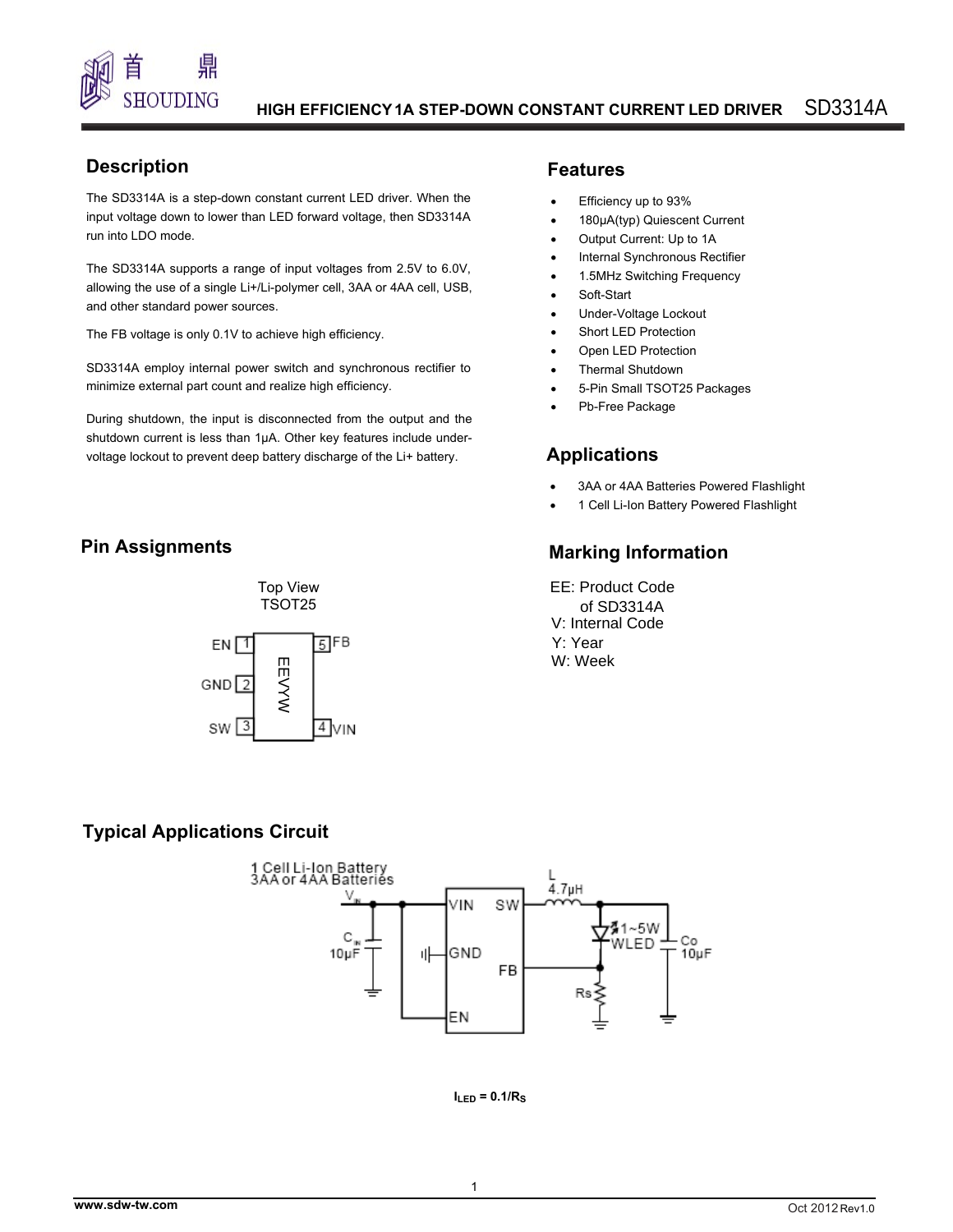

## **Pin Description**

| <b>Pin</b><br><b>Number</b> | Pin<br><b>Name</b> | <b>Function</b>                                                                                                      |
|-----------------------------|--------------------|----------------------------------------------------------------------------------------------------------------------|
|                             | EN                 | Enable control input. Force this pin voltage above 1.5V, enables the chip,<br>land below 0.3V shuts down the device. |
| 2                           | <b>GND</b>         | Ground                                                                                                               |
| 3                           | <b>SW</b>          | The drains of the internal main and synchronous power MOSFET.                                                        |
| 4                           | <b>VIN</b>         | Chip main power supply pin.                                                                                          |
| 5                           | FB                 | Feedback voltage to internal error amplifier, the threshold voltage is 0.1V.                                         |

### **Block Diagram**



### **Absolute Maximum Ratings** (@T<sub>A</sub> = +25°C, unless otherwise specified.)

These are stress ratings only and functional operation is not implied. Exposure to absolute maximum ratings for prolonged time periods may affect device reliability. All voltages are with respect to ground.

| <b>Parameter</b>           | Rating                     | Unit |  |
|----------------------------|----------------------------|------|--|
| Input Pin Voltage          | $-0.3$ to $+6.5$           |      |  |
| EN, FB Pin Voltage         | $-0.3$ to $V_{IN}$         |      |  |
| SW Pin Voltage             | $-0.3$ to $(V_{IN} + 0.3)$ |      |  |
| Junction Temperature Range | 150                        |      |  |
| Storage Temperature Range  | $-65$ to $+150$            | °C   |  |
| Soldering Temperature      | 300, 5sec                  |      |  |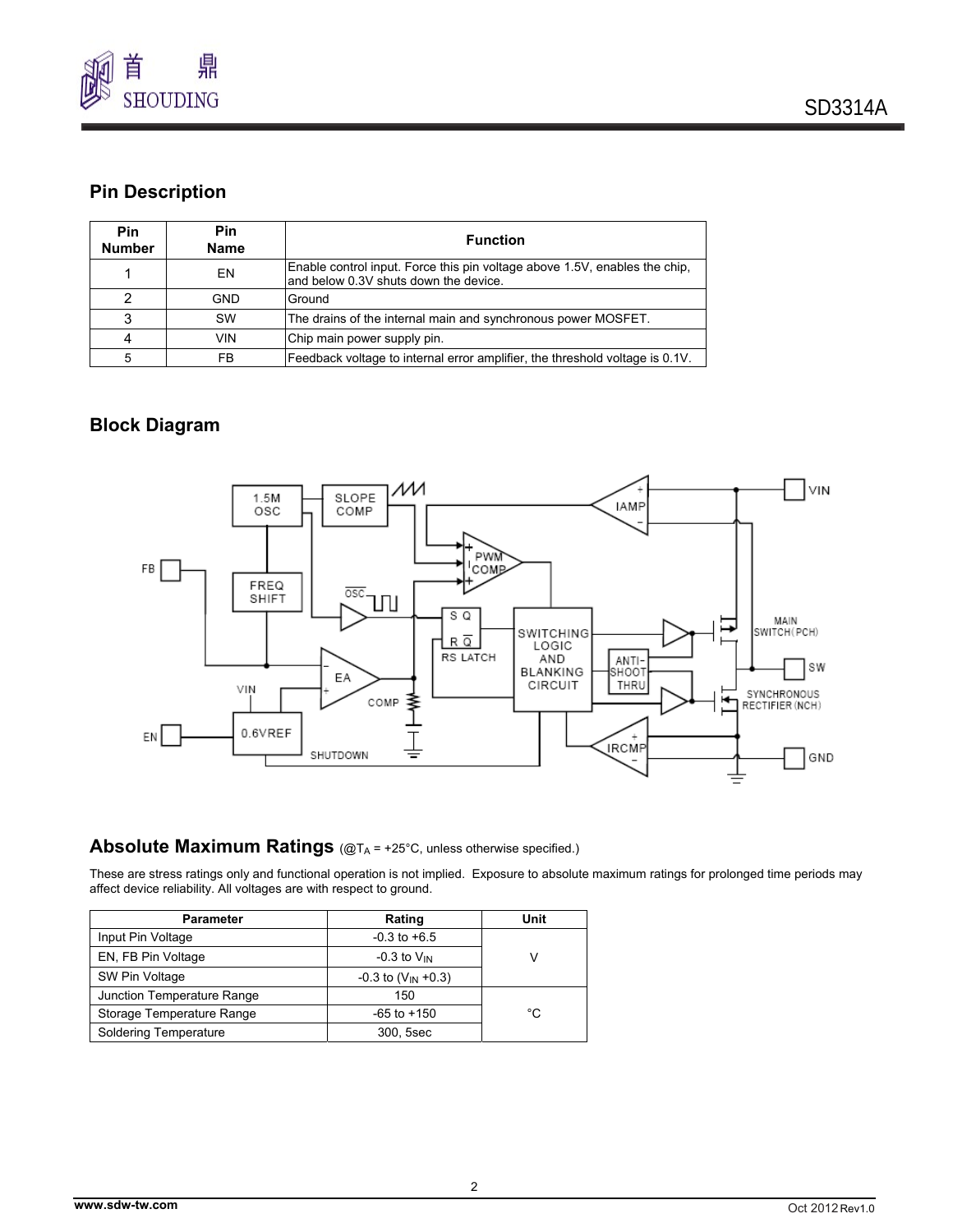

## **Recommended Operating Conditions** (@TA = +25°C, unless otherwise specified.)

| <b>Parameter</b>            | Rating                | Unit |
|-----------------------------|-----------------------|------|
| Supply Voltage              | $2.5 \text{ to } 6.0$ |      |
| Operation Temperature Range | $-40$ to $+85$        | °C   |
| Junction Temperature Range  | $-40$ to $+125$       |      |

## **Thermal Information**

| <b>Parameter</b>                         | Symbol            | Package         | Max | Unit          |
|------------------------------------------|-------------------|-----------------|-----|---------------|
| Thermal Resistance (Junction to Case)    | $\theta_{\rm JC}$ | TSOT25 (Note 1) | 130 | $\degree$ C/W |
| Thermal Resistance (Junction to Ambient) | $\theta_{JA}$     | TSOT25          | 250 |               |
| Internal Power Dissipation               | $P_D$             | TSOT25          | 400 | mW            |

Note: 1. The maximum output current for TSOT25 package is limited by internal power dissipation capacity as described in Application Information herein after.

## **Electrical Characteristics**

( $@T_A = +25^\circ \text{C}$ , V<sub>IN</sub> = 4.2V, Real WLED load, L = 4.7µH, C<sub>IN</sub> = 10µF, C<sub>O</sub> = 10µF, unless otherwise specified.)

| <b>Parameter</b>                          | Symbol          | <b>Test Conditions</b> |          | Min   | Typ   | Max   | <b>Units</b> |
|-------------------------------------------|-----------------|------------------------|----------|-------|-------|-------|--------------|
| Input Voltage Range                       | $V_{IN}$        |                        |          | 2.5   |       | 6.0   | v            |
| Regulated Feedback Voltage                | $V_{FB}$        |                        |          | 0.095 | 0.100 | 0.105 | v            |
| Peak Inductor Current                     | <b>IPK</b>      | $V_{IN} = 5V$          |          |       | 1.5   |       | A            |
| Quiescent Current                         | lo.             | No Load                |          |       | 180   |       | μA           |
| <b>Shutdown Current</b>                   | l <sub>SD</sub> | $V_{FN} = 0V$          |          |       |       |       | μA           |
| Oscillator Frequency                      | tosc            | $V_{\Omega}$ = 100%    |          | 1.2   | 1.5   | 1.8   | <b>MHz</b>   |
|                                           | $R_{DS(ON)}$    | $I_{DS}$ = 100 mA      | P MOSFET |       | 0.30  | 0.45  | Ω            |
| Drain-Source On-State Resistance          |                 |                        | N MOSFET |       | 0.35  | 0.50  | Ω            |
| SW Leakage Current                        | <b>ILSW</b>     |                        |          |       | ±0.01 |       | μA           |
| <b>High Efficiency</b>                    | η               |                        |          |       | 93    |       | $\%$         |
| <b>EN Threshold High</b>                  | $V_{EH}$        |                        |          | 1.5   |       |       | V            |
| EN Threshold Low                          | $V_{EL}$        |                        |          |       |       | 0.3   | $\vee$       |
| <b>EN Leakage Current</b><br><b>IEN</b>   |                 |                        |          |       | ±0.01 |       | μA           |
| <b>OTP</b><br>Over Temperature Protection |                 |                        |          |       | 150   |       | $^{\circ}$ C |
| <b>OTP Hysteresis</b>                     | <b>OTH</b>      |                        |          |       | 30    |       | $^{\circ}C$  |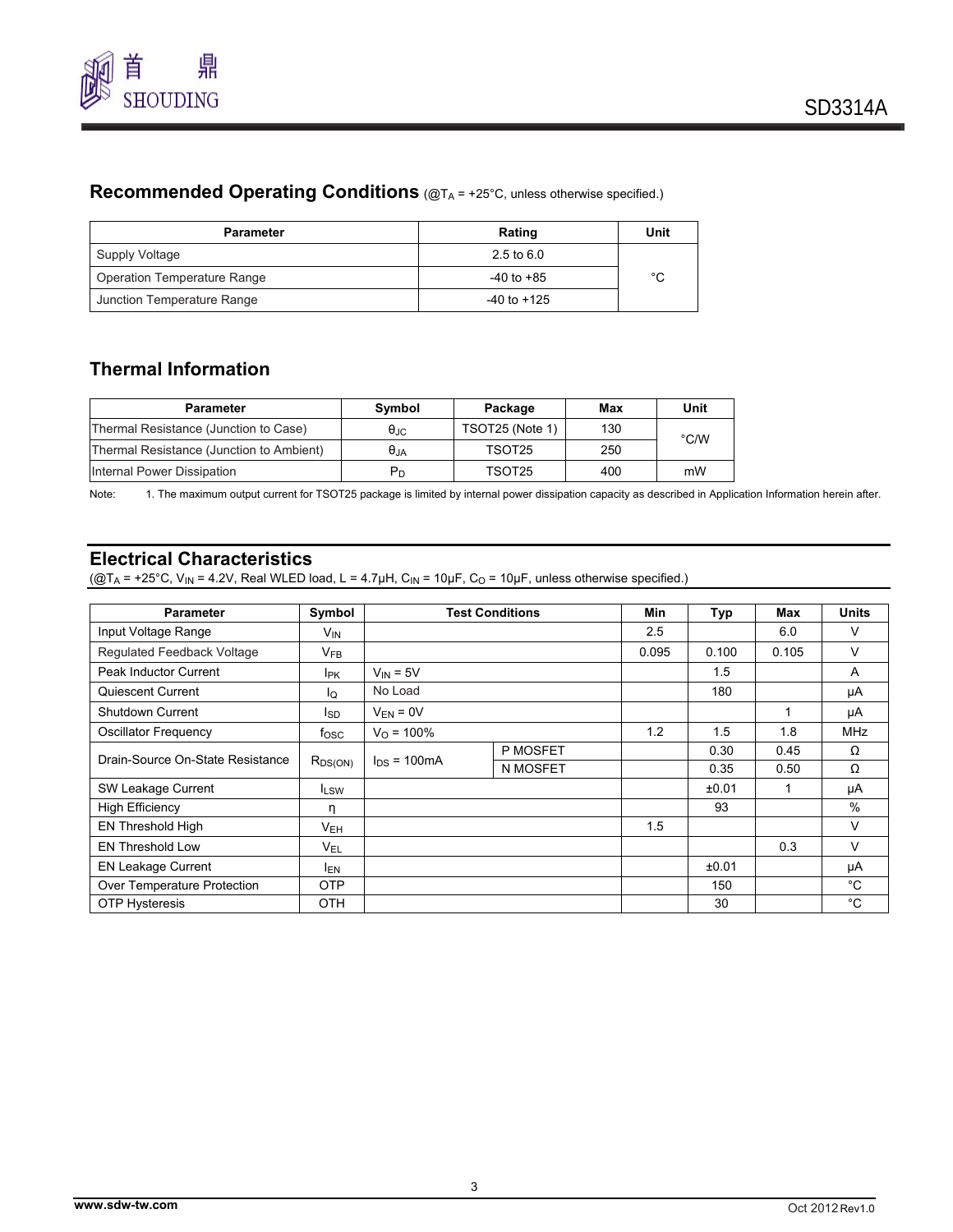



# **Typical Performance Characteristics** (@TA = +25°C, L = 4.7µF, C<sub>IN</sub> = 10µF, C<sub>O</sub> = 10µF, unless otherwise specified.)

Output Current VS Input Voltage

4.5

Rcs=0.3ohm

 $55$ 

6

5







Input Voltage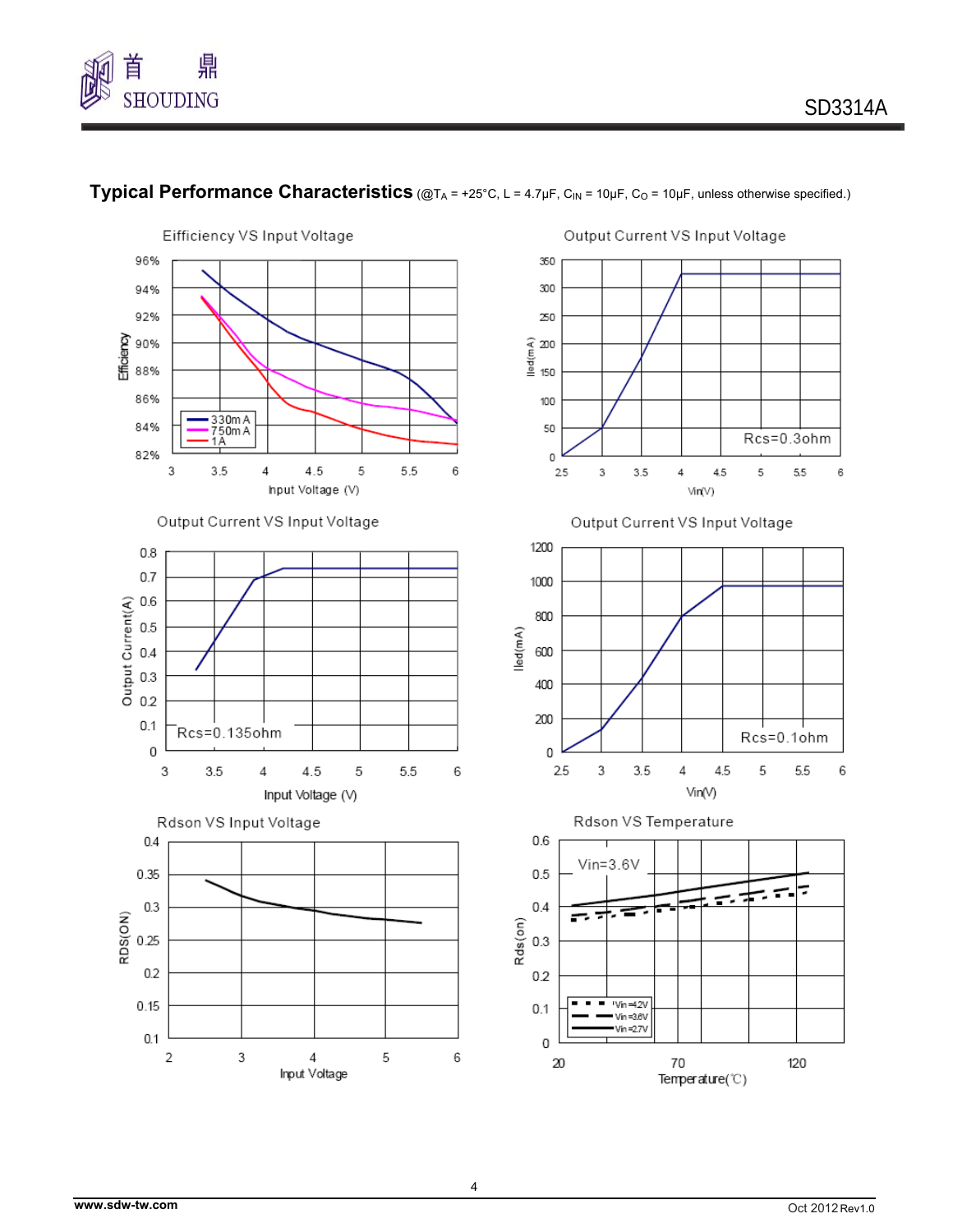





Start up with Enable

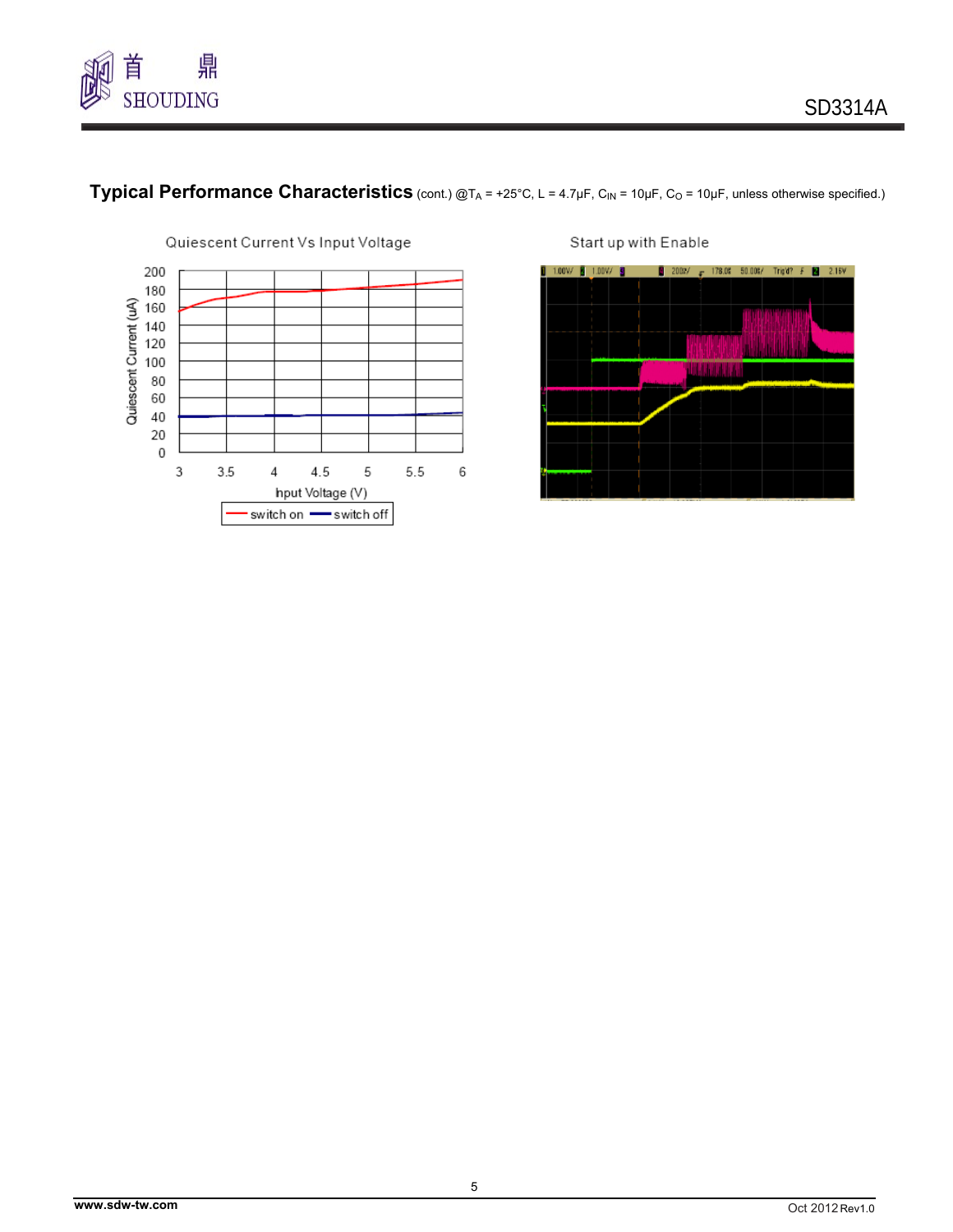

### **Application Information**

The basic SD3314A application circuit is shown in Page 1. External component selection is determined by the load requirement, selecting L first and then C<sub>IN</sub> and C<sub>OUT</sub>.

### **Inductor Selection**

For most applications, the value of the inductor will fall in the range of 1μH to 4.7μH. Its value is chosen based on the desired ripple current. Large value inductors lower ripple current and small value inductors result in higher ripple currents. Higher  $V_{\text{IN}}$  or  $V_{\text{OUT}}$  also increases the ripple current as shown in equation 1. A reasonable starting point for setting ripple current is Δl<sub>L</sub> = 400mA (40% of 1A).

$$
\Delta I_{L} = \frac{1}{(f)(L)} V_{OUT} \left( 1 - \frac{V_{OUT}}{V_{IN}} \right)
$$
 Equation (1)

The DC current rating of the inductor should be at least equal to the maximum load current plus half the ripple current to prevent core saturation. Thus, a 1.4A rated inductor should be enough for most applications (1A + 400mA). For better efficiency, choose a low DC-resistance inductor.

#### **Using Ceramic Input Output Capacitors**

Higher values, lower cost ceramic capacitors are now becoming available in smaller case sizes. Their high ripple current, high voltage rating and low ESR make them ideal for switching regulator applications. Using ceramic capacitors can achieve very low output ripple and small circuit size.

When choosing the input and output ceramic capacitors, choose the X5R or X7R dielectric formulations. These dielectrics have the best temperature and voltage characteristics of all the ceramics for a given value and size.

### **Thermal Consideration**

Thermal protection limits power dissipation in the SD3314A. When the junction temperature exceeds +150°C, the OTP (Over Temperature Protection) starts the thermal shutdown and turns the pass transistor off. The pass transistor resumes operation after the junction temperature drops below +120°C.

For continuous operation, the junction temperature should be maintained below +125°C. The power dissipation is defined as:

$$
P_D = I_0^2 \frac{V_0 R_{DS(ON)H} + (V_{IN} - V_0) R_{DS(ON)L}}{V_{IN}} + (t_{SW} F_S I_0 + I_0) V_{IN}
$$

IQ is the step-down converter quiescent current. The term tsw is used to estimate the full load step-down converter switching losses.

For the condition where the step-down converter is in dropout at 100% duty cycle, the total device dissipation reduces to:

$$
P_D = I_O^2 R_{DS(ON)H} + I_Q V_{IN}
$$

Since R<sub>DS(ON)</sub>, quiescent current, and switching losses all vary with input voltage, the total losses should be investigated over the complete input voltage range. The maximum power dissipation depends on the thermal resistance of IC package, PCB layout, the rate of surrounding airflow and temperature difference between junction and ambient. The maximum power dissipation can be calculated by the following formula:

$$
P_D = \frac{T_{J(MAX)} - T_A}{\theta_{JA}}
$$

Where T<sub>J(MAX)</sub> is the maximum allowable junction temperature +125°C. T<sub>A</sub> is the ambient temperature and  $\theta_{JA}$  is the thermal resistance from the junction to the ambient. Based on the standard JEDEC for a two layers thermal test board, the thermal resistance θ<sub>JA</sub> of TSOT25 package is 250°C/W. The maximum power dissipation at  $T_A$  = +25°C can be calculated by following formula:

$$
P_D = (125^{\circ}C - 25^{\circ}C)/250^{\circ}C/W = 0.4W
$$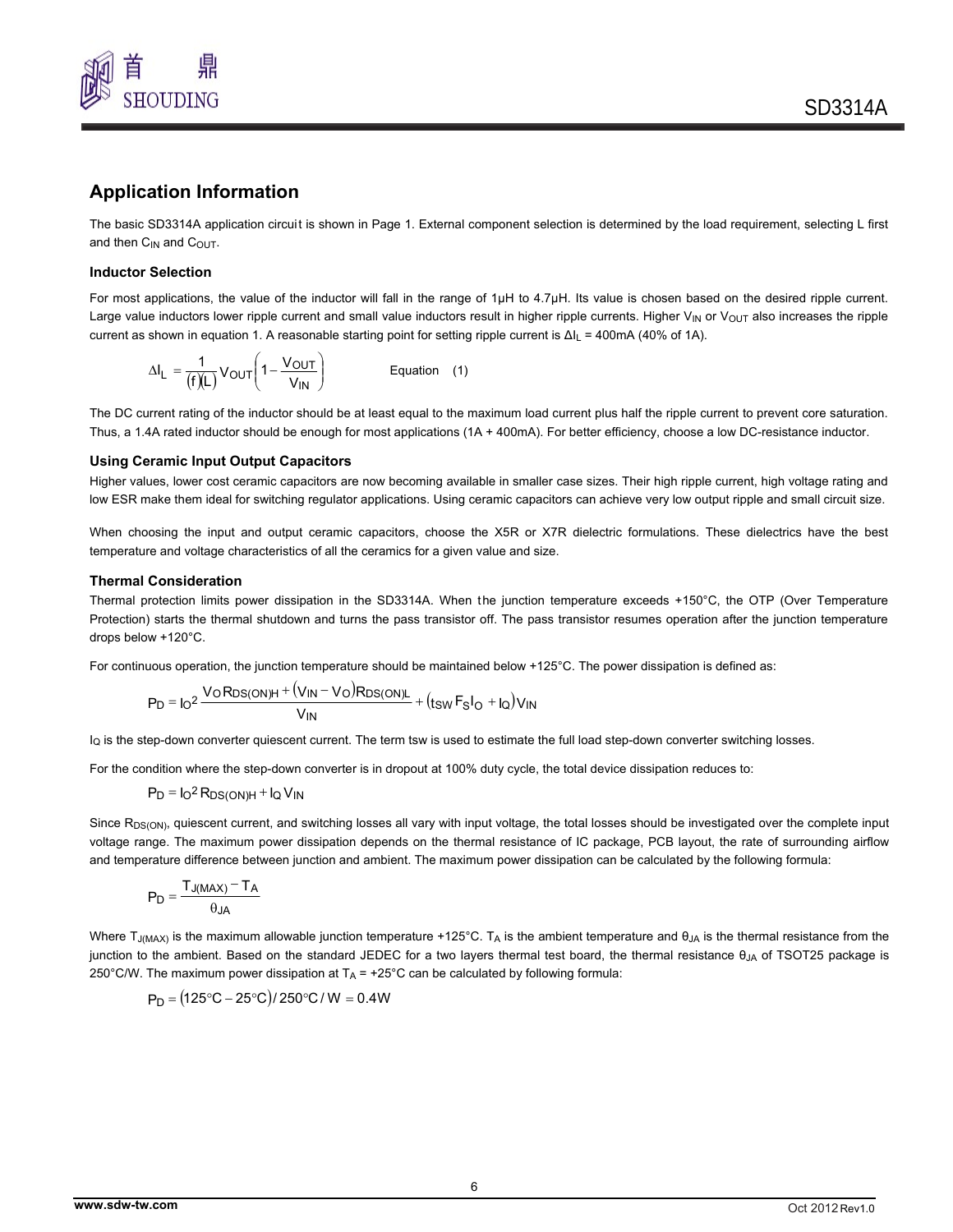

## **Application Information**

### **Setting the Output Current**

The internal feedback(FB) voltage is 0.1V (Typical). The output current is calculated as below:

 $I_{\text{IFD}} = 0.1/R$ S

The output Current is given by the following table.

| $R_S(\Omega)$ | $I_{LED}(mA)$ |  |
|---------------|---------------|--|
| 0.286         | 350           |  |
| 0.143         | 700           |  |
| 01            | 1000          |  |

As the input voltage approaches the LED forward voltage, the SD3314A turns the P-Chan nel transistor continuously on. In this mode the Voltage drop on LED is equal to the input voltage minus the voltage drop across the P-Channel transistor, Inductor and current resistor:

 $V_{LEDDROP} = V_{IN} - ILED(R_{DS(ON)} + R_L + R_S)$ 

where  $R_{DS(ON)}$  = P-Channel switch ON resistance, ILED = LED current,  $R_L$  = Inductor DC Resistance,  $R_S$  = Inductor DC Resistance.

### **Thermal Shutdown**

When the die temperature exceeds +150°C, a reset occurs and the reset remains until the temperature decrease to +120°C, at which time the circuit can be restarted.

### **PCB Layout Check List**

When laying out the printed circuit board, the following checklist should be used to ensure proper operation of the SD3314A. These items are also illustrated graphically in Figure 1. Check the following in your layout:

1. The power traces, consisting of the GND trace, the SW trace and the VIN trace should be kept short, direct and wide.

2. Does the V<sub>FB</sub> pin connect directly to the current sense resistor? The current sense resistor to GND trace should be kept short, direct and wide.

3. Does the (+) plate of C<sub>IN</sub> connect to V<sub>IN</sub> as closely as possible? This capacitor provides the AC current to the internal power MOSFETs.

4. Keep the switching node, SW, away from the sensitive VFB node.

5. Keep the  $(-)$  plates of C<sub>IN</sub> and C<sub>OUT</sub> as close as possible.